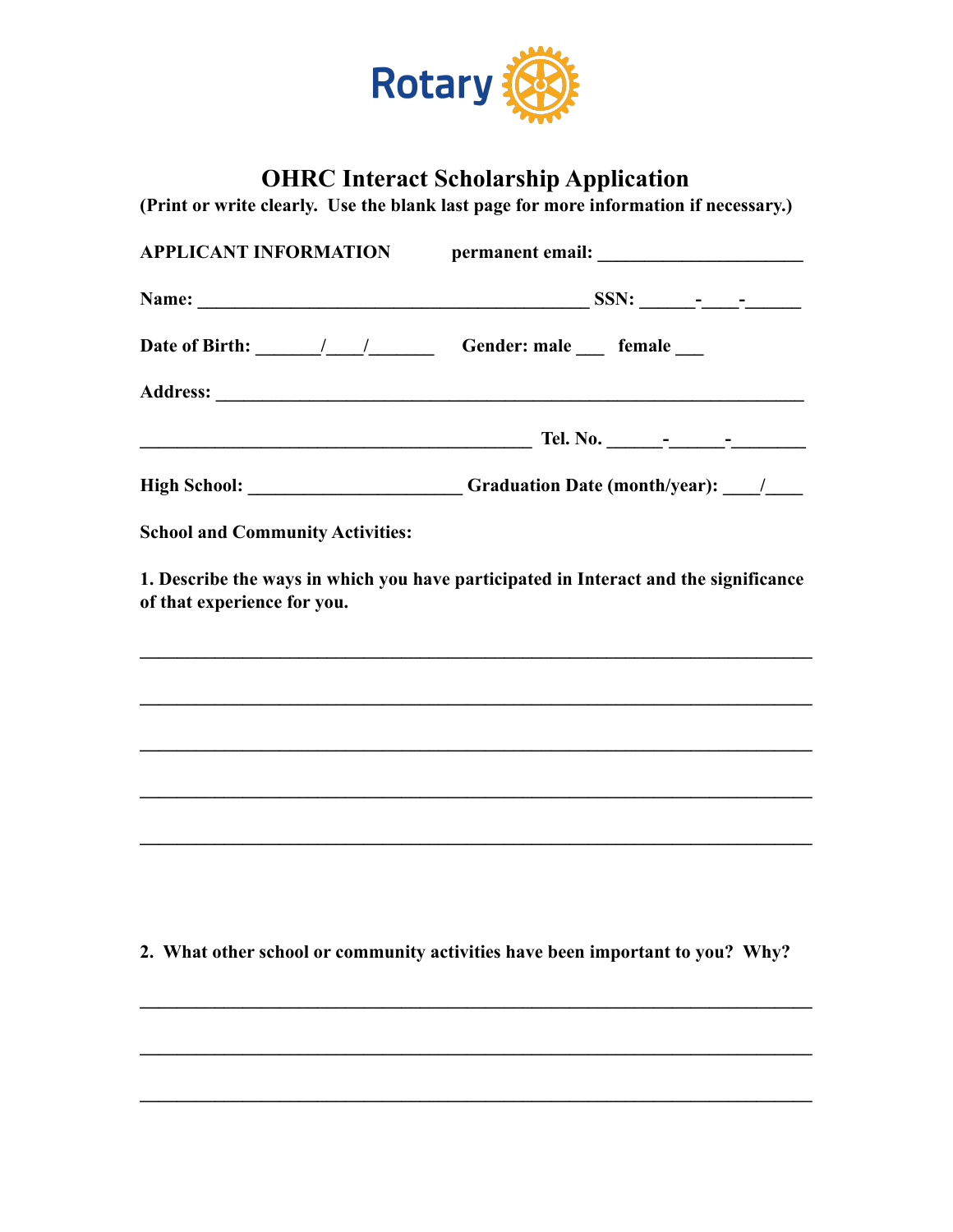**3. What honors and awards have you received in school or elsewhere? Please explain what, when, and why.** 

**\_\_\_\_\_\_\_\_\_\_\_\_\_\_\_\_\_\_\_\_\_\_\_\_\_\_\_\_\_\_\_\_\_\_\_\_\_\_\_\_\_\_\_\_\_\_\_\_\_\_\_\_\_\_\_\_\_\_\_\_\_\_\_\_\_\_\_\_\_\_\_\_** 

**\_\_\_\_\_\_\_\_\_\_\_\_\_\_\_\_\_\_\_\_\_\_\_\_\_\_\_\_\_\_\_\_\_\_\_\_\_\_\_\_\_\_\_\_\_\_\_\_\_\_\_\_\_\_\_\_\_\_\_\_\_\_\_\_\_\_\_\_\_\_\_\_** 

**\_\_\_\_\_\_\_\_\_\_\_\_\_\_\_\_\_\_\_\_\_\_\_\_\_\_\_\_\_\_\_\_\_\_\_\_\_\_\_\_\_\_\_\_\_\_\_\_\_\_\_\_\_\_\_\_\_\_\_\_\_\_\_\_\_\_\_\_\_\_\_\_** 

| <b>FAMILY INFORMATION: legal parent(s) or guardian(s)</b>                        |  |
|----------------------------------------------------------------------------------|--|
| Parents' Marital Status: married _ divorced _ single _ remarried __              |  |
|                                                                                  |  |
|                                                                                  |  |
|                                                                                  |  |
|                                                                                  |  |
| 4. How many dependent siblings live at your address? ______ List ages___________ |  |
| 5. Do other dependents of your parents live at your address, or elsewhere?       |  |

## **EDUCATION GOALS**

**6. List all accredited colleges and universities to which you have been accepted for next academic year:** 

**\_\_\_\_\_\_\_\_\_\_\_\_\_\_\_\_\_\_\_\_\_\_\_\_\_\_\_\_\_\_\_\_\_\_\_\_\_\_\_\_\_\_\_\_\_\_\_\_\_\_\_\_\_\_\_\_\_\_\_\_\_\_\_\_\_\_\_\_\_\_\_\_** 

**\_\_\_\_\_\_\_\_\_\_\_\_\_\_\_\_\_\_\_\_\_\_\_\_\_\_\_\_\_\_\_\_\_\_\_\_\_\_\_\_\_\_\_\_\_\_\_\_\_\_\_\_\_\_\_\_\_\_\_\_\_\_\_\_\_\_\_\_\_\_\_\_**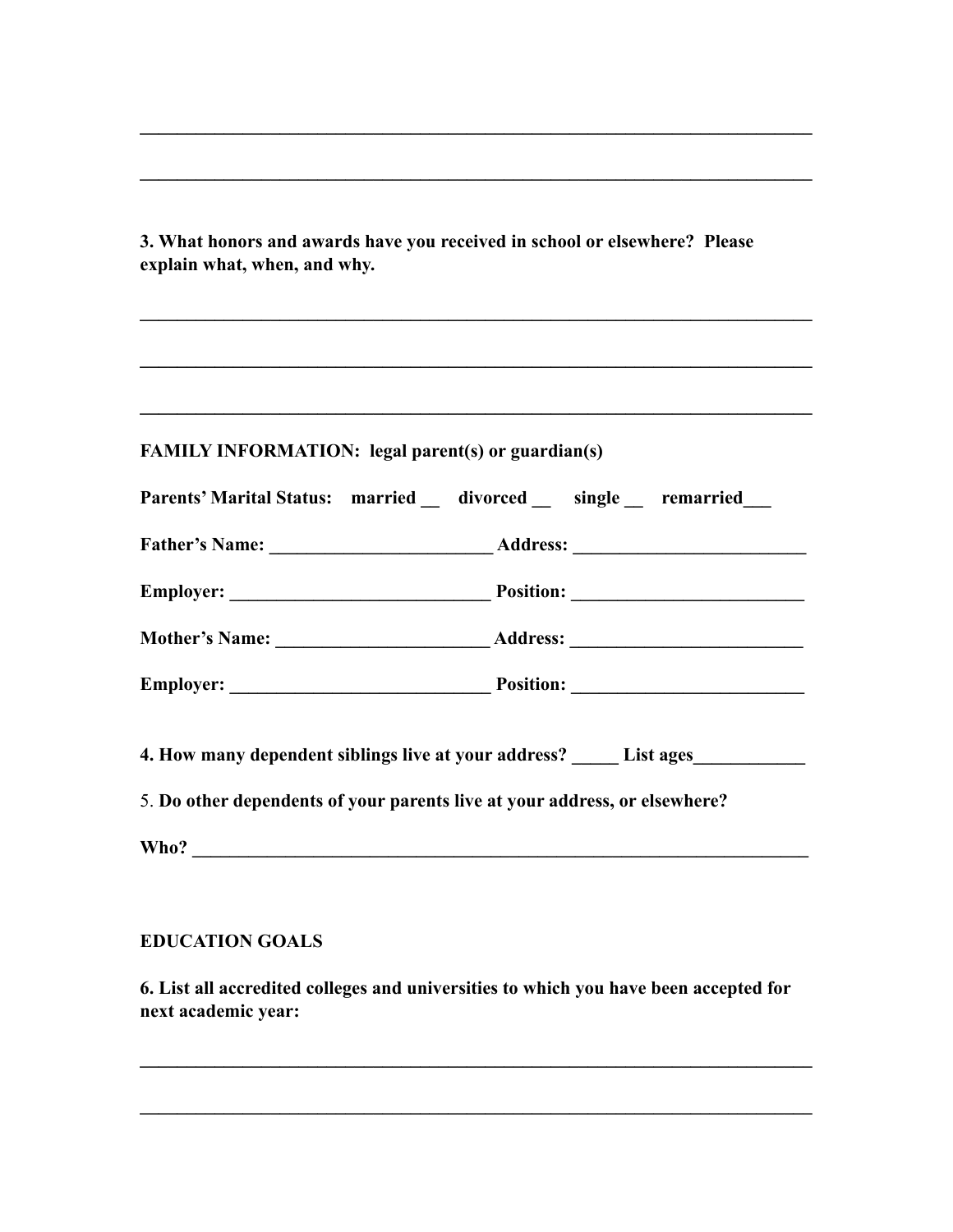**7. Which of the above do you expect to attend?** 

**\_\_\_\_\_\_\_\_\_\_\_\_\_\_\_\_\_\_\_\_\_\_\_\_\_\_\_\_\_\_\_\_\_\_\_** 

**8. What is your proposed major and/or career goal? (It is quite acceptable to say "undeclared" or "undecided" if you have not yet made those decisions. Many students are wise to wait until well into their college years before deciding.)** 

**\_\_\_\_\_\_\_\_\_\_\_\_\_\_\_\_\_\_\_\_\_\_\_\_\_\_\_\_\_\_\_\_\_\_\_\_\_\_\_\_\_\_\_\_\_\_\_\_\_\_\_\_\_\_\_\_\_\_\_\_\_\_\_\_\_\_\_\_\_\_\_\_** 

**LIFE GOALS** 

**9. What are your life goals and aspirations apart from education and career? (In other words, what kind of adult do you want to become, and what are some of the activities, experiences, and accomplishments in your personal plan to enable you to make them reality?)** 

**\_\_\_\_\_\_\_\_\_\_\_\_\_\_\_\_\_\_\_\_\_\_\_\_\_\_\_\_\_\_\_\_\_\_\_\_\_\_\_\_\_\_\_\_\_\_\_\_\_\_\_\_\_\_\_\_\_\_\_\_\_\_\_\_\_\_\_\_\_\_\_\_** 

**\_\_\_\_\_\_\_\_\_\_\_\_\_\_\_\_\_\_\_\_\_\_\_\_\_\_\_\_\_\_\_\_\_\_\_\_\_\_\_\_\_\_\_\_\_\_\_\_\_\_\_\_\_\_\_\_\_\_\_\_\_\_\_\_\_\_\_\_\_\_\_\_** 

**\_\_\_\_\_\_\_\_\_\_\_\_\_\_\_\_\_\_\_\_\_\_\_\_\_\_\_\_\_\_\_\_\_\_\_\_\_\_\_\_\_\_\_\_\_\_\_\_\_\_\_\_\_\_\_\_\_\_\_\_\_\_\_\_\_\_\_\_\_\_\_\_** 

**\_\_\_\_\_\_\_\_\_\_\_\_\_\_\_\_\_\_\_\_\_\_\_\_\_\_\_\_\_\_\_\_\_\_\_\_\_\_\_\_\_\_\_\_\_\_\_\_\_\_\_\_\_\_\_\_\_\_\_\_\_\_\_\_\_\_\_\_\_\_\_\_** 

**You may use the space available on the next page as necessary to complete the preceding questions. Please begin any additions by indicating the number of the item in the application to which you are adding. Thank you for the care exercised in preparing this application.** 

**"The signatures below promise accuracy and truthfulness of all information provided in this application. We understand that information contained herein may be confirmed by the other required documents.** 

**\_\_\_\_\_\_\_\_\_\_\_ \_\_\_\_\_\_\_\_\_\_\_\_\_\_\_\_\_\_\_\_\_\_\_\_\_\_ \_\_\_\_\_\_\_\_\_\_\_\_\_\_\_\_\_\_\_\_\_\_\_\_\_\_**